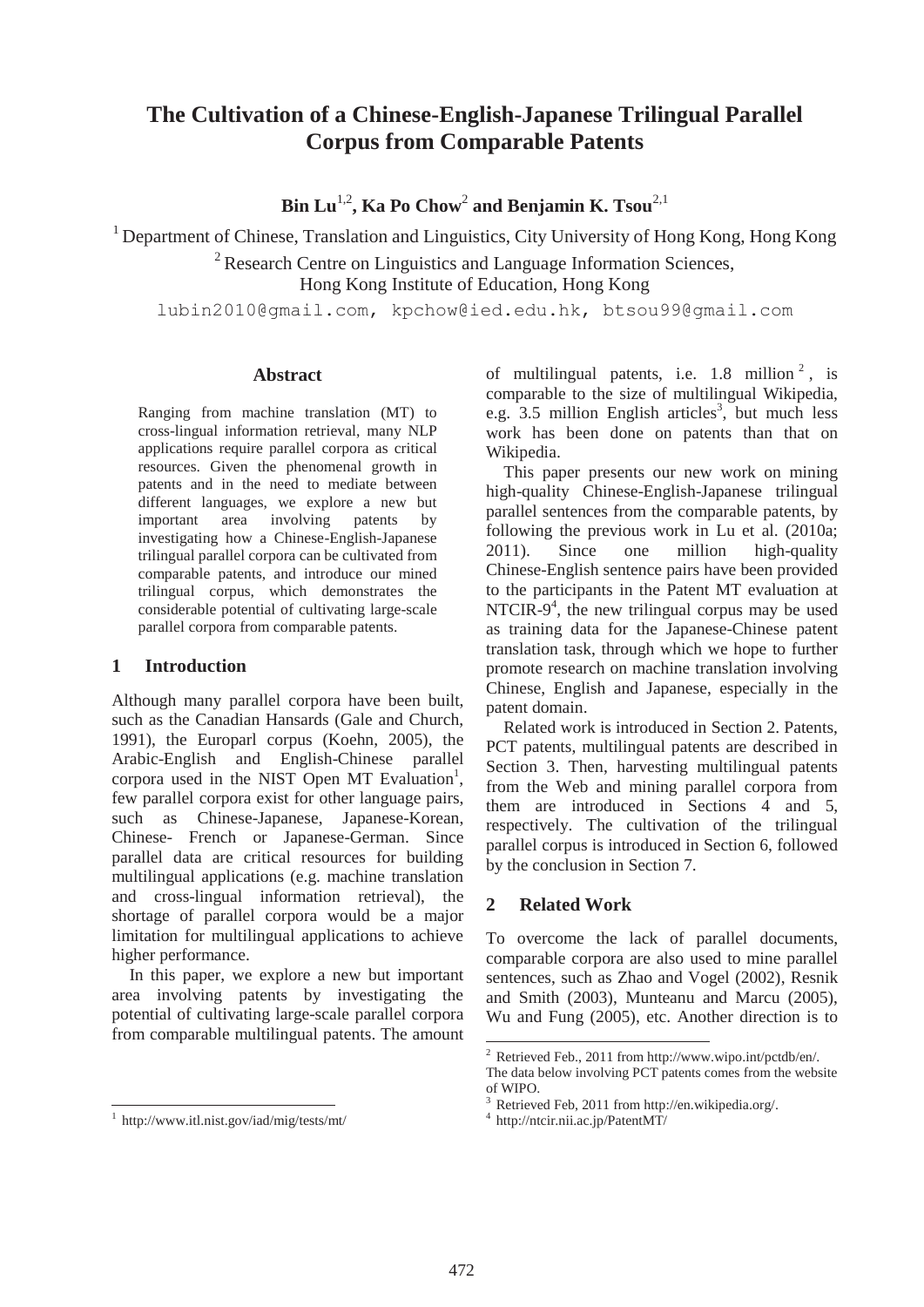directly mine bilingual terms from the Web, such as Cao et al. (2007), Lin et al., (2008), Jiang et al. (2009). Smith et al. (2010) investigated the viability of Wikipedia as a comparable corpus and extracted parallel sentences from it. In their experiments, they extracted more than 1 million sentences pairs for two language pairs, namely German & English and Spanish & English, as well as 140 thousand Bulgarian-English parallel sentences.

There are a few papers on related work in the patent domain. Higuchi et al. (2001) used the titles and abstracts of 32,000 Japanese-English bilingual patents to extract bilingual terms. Utiyama and Isahara (2007) mined about 2 million parallel sentences by using the *description* section of Japanese-English comparable patents. The corpus was used for the NTCIR-7 Japanese-English patent machine translation task (Fujii et al., 2008).

For the parallel patent corpora involving the Chinese language, Lu et al. (2009; 2011) derived about 160K high-quality parallel sentences from about 6,000 comparable Chinese-English patents by aligning sentences and filtering alignments with the combination of different quality measures. Following that, Lu et al. (2010a; 2010b) reported a large-scale Chinese-English patent parallel corpus containing about 14 million parallel sentences mined from a large number of comparable patents, from which we have chosen one million sentence pairs for the Patent MT evaluation at NTCIR-9. This paper follows this line of work.

#### **3 Introduction to Multilingual Patents**

In this section, we briefly introduce multilingual patents (see Lu et al., 2010b for more details). Patent applications have been increasing very quickly in recent years. From 1996 to 2010, China's patent applications have increased by 10 times, and USA and R. Korea have doubled in their patent applications, and USA and Japan are still the top two with most applications in  $2011$ <sup>5</sup>

The Patent Cooperation Treaty (PCT) system offers inventors and industries an advantageous route for obtaining patent protection internationally. By filing one *"international"* patent application under the PCT system via the World Intellectually Property Organization

 $\overline{a}$ 

(WIPO), the protection of an invention can be sought simultaneously in each of a large number of countries.

The number of PCT international applications filed is more than 1.8 million, and English, Japanese and German are the top 3 languages in terms of PCT applications, and English accounts for over 50% of applications in terms of language of both publication and filing.

An applicant who has decided to proceed further with his PCT international application could file that patent in another language at the patent offices of countries where he seeks protection, and then the patent application will have versions in different languages. Such multilingual patents are considered comparable (or noisy parallel) because they are not parallel in the strict sense but still closely related in terms of information conveyed (Higuchi et al., 2001; Lu et al., 2009).

A patent application consists of different sections, namely, *bibliographical data (including title*, *abstract)*, *drawings, claims*, *description*, etc. Since we focus on texts in patent applications, only *title, abstract, claims and description* are used in the experiments discussed below.

# **4 Harvesting Multilingual Patents**

In this section, we introduce how we harvest the Chinese-English-Japanese trilingual patents from different websites. The official patent office in China is the State Intellectual Property Office  $(SIFO)$ , and by searching on its website<sup>6</sup>, we found about 200K Chinese patents previously filed as PCT applications in English and crawled their *bibliographical data, titles, abstracts* and *the major claim* from the Web, and then *other claims*  and *descriptions* were also added.7

All PCT patent applications are filed through WIPO. With the Chinese patents mentioned above, the corresponding English patents were searched from the website of WIPO to obtain relevant sections of the English PCT applications,  $8$ including *bibliographical data, title, abstract*, *claims* and *description*. About 80% (160K) out of the Chinese patents found their corresponding English ones.

 $\overline{a}$ 

<sup>5</sup> Retrieved March 2010, from http://www.wipo.int/

<sup>6</sup> http://www.sipo.gov.cn/

 $\frac{1}{7}$  Some contents are in image format. Thus the images were OCRed and the characters recognized were manually verified.

<sup>&</sup>lt;sup>8</sup> Some contents of the English patents were OCRed by WIPO.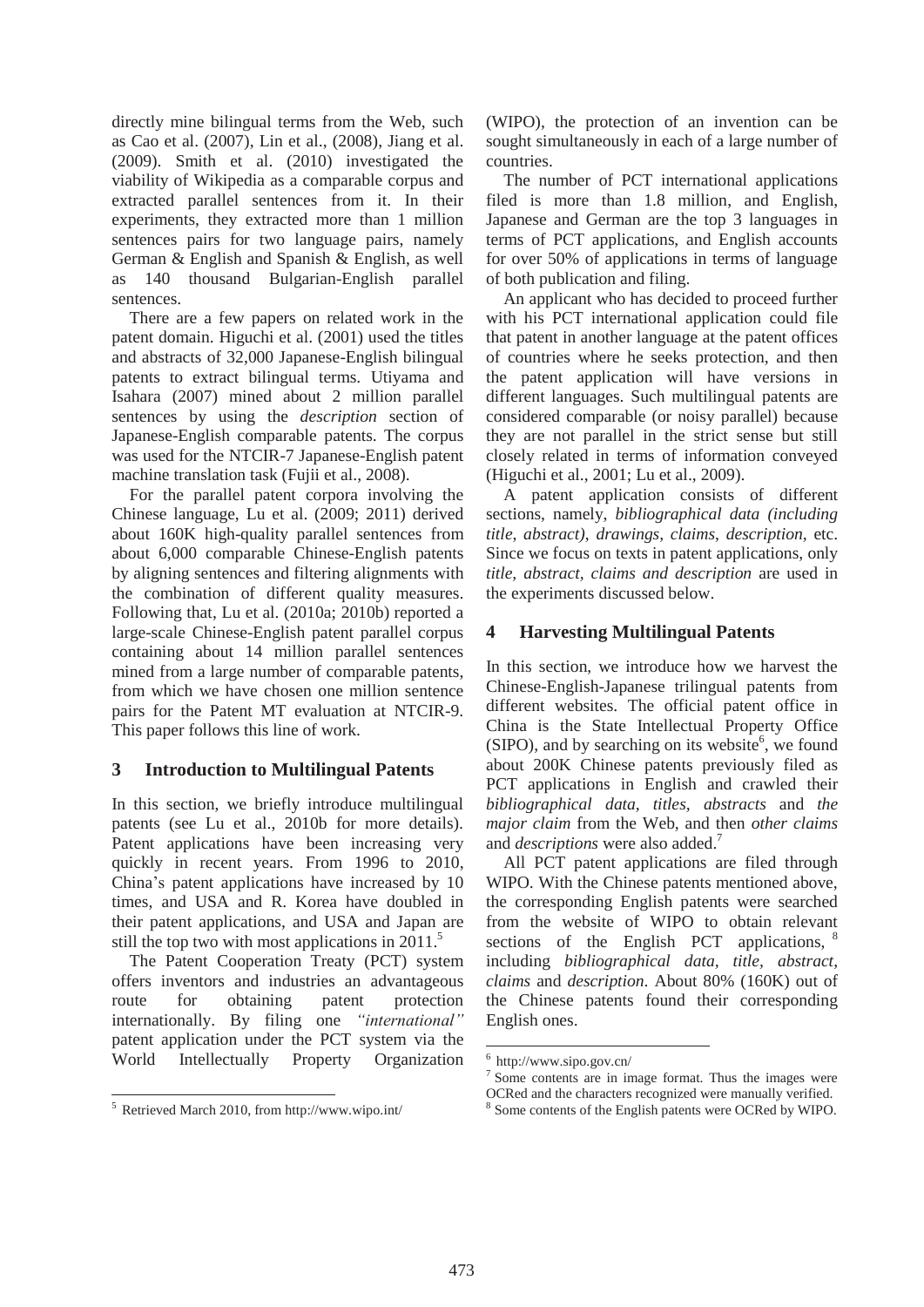Out of the above 160K bilingual patents, we managed to locate the corresponding Japanese version of about 130K of them from the Industrial Property Digital Library<sup>9</sup>, which is provided by Japan's National Center for Industrial Property Information and Training and is the public access portal of the Japanese Patent Office (JPO).

#### **5 Mining Parallel Sentences from Comparable Patents**

Different approaches have been proposed to mine parallel sentences from bilingual documents based on the following information: (1) sentence length (Brown et al. 1991; Gale and Church, 1991); (2) lexical correspondence in bilingual dictionaries (Ma, 2006); (c) statistical translation model (Chen, 1993), or the composite of more than one approach (Simard and Plamondon, 1998; Moore, 2002).

Since the comparable patents are not strictly parallel, the individual alignment methods mentioned above would not be effective. Thus, we, in this study, combine these three methods to mine high-quality parallel sentences from comparable patents by following Lu et al. (2009).

For the patents, we automatically split them into individual sections according to the respective tags inside the patents, and segmented each section into sentences according to punctuations. The sentences in each section of English patents were aligned with those in the corresponding section of the corresponding Chinese or Japanese patents to find parallel sentences after the Chinese or Japanese sentences were segmented into words.

We first use bilingual lexicons to preliminarily align the sentences in each section of the comparable patents for the two language pairs: Chinese vs English and Japanese vs English. The dictionary-based similarity score for each sentence pair is computed based on bilingual lexicons: the combined Chinese-English bilingual lexicon from three sources: namely, LDC CE DIC2.0 constructed by  $LDC<sub>10</sub><sup>10</sup>$  bilingual terms in HowNet and the bilingual lexicon in Champollion (Ma, 2006), and the Japanese-English lexicon EDICT. $^{11}$ 

We then remove sentence pairs using length filtering and ratio filtering, e.g. (1) for length filtering, if a sentence pair has more than 100

-

words in the English sentence or more than 333 characters in the Chinese one, it is removed; (2) for length ratio filtering, we discard the sentence pairs with Chinese-English length ratio outside the range of 0.8 to 1.8. The parameters here were set empirically.

We further filter the parallel sentence candidates by learning IBM Models (Brown et al., 1993) on the remaining aligned sentences and compute the translation similarity score for each sentence pair by combining the translation probability value of both directions (e.g. Chinese->English and English->Chinese) based on the trained IBM models (Brown et al., 1993; Moore, 2002; Chen, 2003; Lu et al., 2009). Sentence pairs with similarity score lower than a predefined threshold were filtered out as wrong aligned sentences.

### **6 Parallel Corpora Mined from Multilingual Patents**

In this section, we introduce two bilingual parallel corpora and a trilingual one mined from multilingual patents.

#### **6.1 A Large-scale English-Chinese Parallel Corpus**

The statistics of each section for Chinese and English patents are shown in Table 1. Based on the alignment approach mentioned in Section 5, we aligned the Chinese-English bilingual patents (Lu et al, 2010a; 2010b). Table 2 shows the sentence numbers and the percentages of sentences kept in each step above with respect to all sentence pairs. In the first row of Table 2, *1.DICT* denotes the first step of using the bilingual dictionary to align sentences; *2. FL* denotes the length and ratio filtering; *3. TM* refers to the final step of using translation models to filter sentence pairs.

| Sections | Chinese |       | English |       |  |
|----------|---------|-------|---------|-------|--|
|          | #Char   | #Sent | #Word   | #Sent |  |
| Title    | 2.7M    | 157K  | 1.6M    | 157K  |  |
| Abstract | 33M     | 596K  | 20M     | 784K  |  |
| Claim    | 367M    | 6.8M  | 217M    | 7.4M  |  |
| Desc.    | 2,467M  | 48.8M | 1,353M  | 54.0M |  |

Total | 2,870M | 56.2M | 1,591M | 62.3M

Table 1. Statistics of comparable patents

<sup>9</sup> http://www.ipdl.inpit.go.jp/homepg.ipdl

<sup>10</sup> http://projects.ldc.upenn.edu/Chinese/LDC\_ch.htm

<sup>11</sup> http://www.csse.monash.edu.au/~jwb/edict.html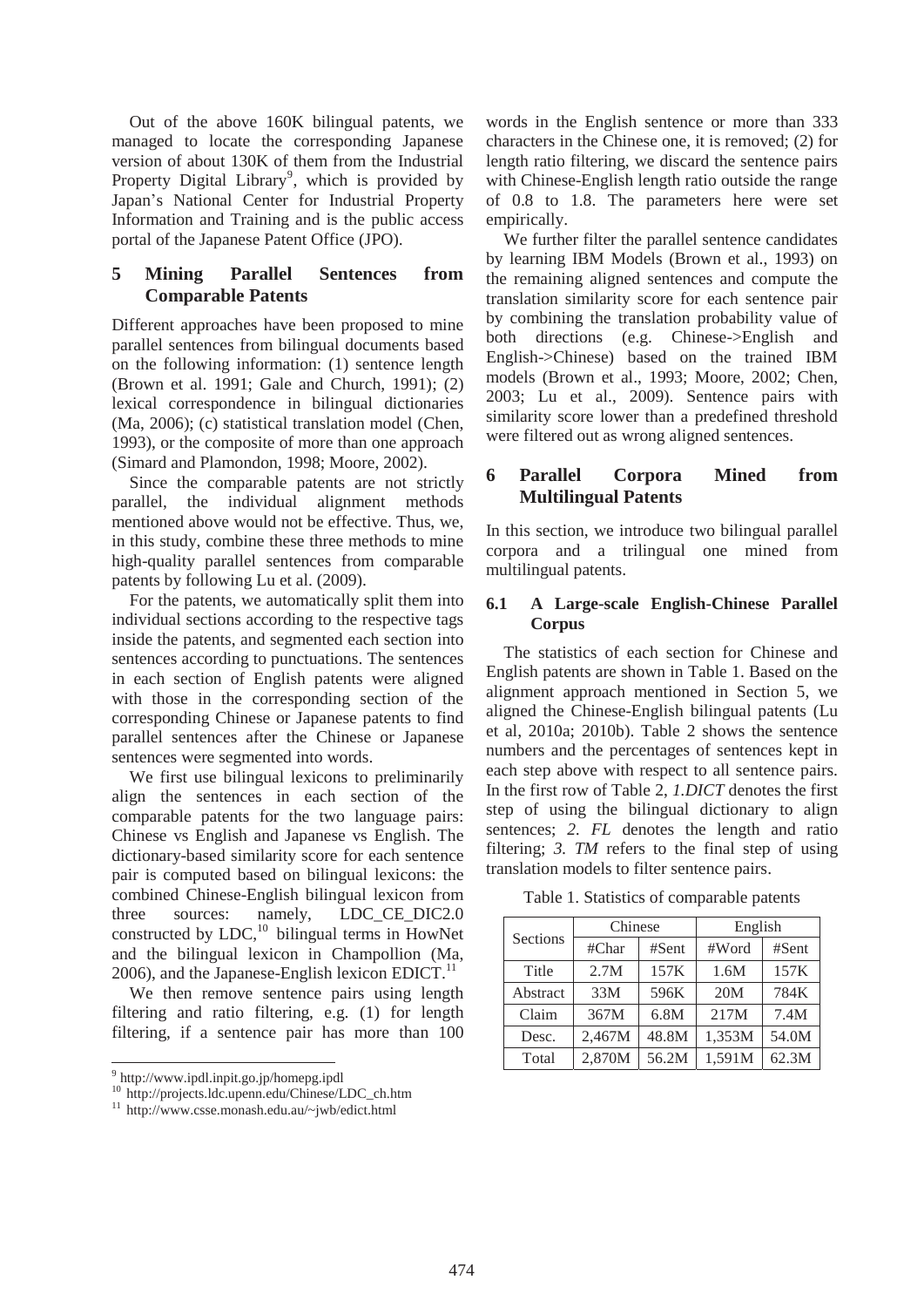|               | <b>DICT</b> | 2.FL           | 3. TM (final)  |
|---------------|-------------|----------------|----------------|
| Abstr.        | 503K        | 352K (70%)     | 166K (33%)     |
| Claims        | 6.0M        | $4.3M(72.1\%)$ | $2.0M(33.4\%)$ |
| Desc.         | 38.6M       | 26.8M (69.4%)  | 12.1M(31.3%)   |
| Total $^{12}$ | 45.1M       | 31.5M (69.8%)  | 14.3M (31.7%)  |

Table 2. Numbers of sentence pairs

Both the 31.5M parallel sentences after the second step *FL* and the final 14.3M after the third step *TM* are manually evaluated by randomly sampling 100 sentence pairs for each section. The evaluation metric follows the one in Lu et al. (2009), which classifies each sentence pair into *Correct, Partially Correct* or *Wrong*. The manual evaluation of sampled sentences shows that, in the final corpus, the percentages of *wrong* parallel sentences are no higher than 5%. Thus, the mined 14M parallel sentences are of high quality with only 5% wrong pairs.

#### **6.2 A Large-Scale Japanese-English Parallel Corpus**

The Japanese texts are downloaded and segmented using the chasen  $13$  utility. For the Japanese-English bilingual patents mentioned in Section 4, similar preprocessing is conducted to get individual sections and sentences. The statistics of each section for Japanese and English patents are shown in Table 3.

|                 | English |       | Japanese |       |
|-----------------|---------|-------|----------|-------|
| Sections        | #Word   | #Sent | #Word    | #Sent |
| Title           | 1.6M    | 157K  | 1.4M     | 130K  |
| Abstract        | 20M     | 784K  | 23M      | 460K  |
| Claim           | 217M    | 7.4M  | 250M     | 3.8M  |
| 1,353M<br>Desc. |         | 54.0M | 854M     | 21.1M |
| Total           | 1,591M  | 62.3M | 1128M    | 25.5M |

Table 3. Statistics of comparable patents

Based on the alignment approach mentioned in Section 5, we build the English-Japanese parallel corpus using Japanese-English bilingual glossary at the size of about 500k entries. Table 4 shows the sentence numbers and the percentages of sentences kept in each step above with respect to all sentence pairs. Since the focus of this work is the final

-

trilingual corpus and there is already a Japanese-English parallel patent corpus (Utiyama and Isahara, 2007), we do not conduct quantitative evaluation of this one.

#### **6.3 A Chinese-English-Japanese Trilingual Parallel Corpus via Pivoting**

With the trilingual patents harvested in Section 4, a trilingual sentence-aligned patent corpus can be established. As introduced in Section 6.1 and 6.2, the English-Japanese and Chinese- English corpora are first built, and then we use the English sentences as the pivot to align Chinese-English and English-Japanese sentence pairs together as Chinese-English-Japanese sentence triplets.

This pivoting effort gives us 2.1M trilingual sentences with 1.4M from *Description*, 0.59M from *Claims* and 0.06M from *Abstract*. The preliminary manual evaluation of sampled sentences shows that about 70% of the trilingual sentences are correctly aligned, but this accuracy is not satisfactory for the purpose as MT training data. Therefore, we further conduct the following filtering steps:

(1) First, automatically score each Chinese-Japanese sentence pair with a Chinese-Japanese bilingual dictionary, and keep only the highest scored 70% pairs;

(2) Then, learn IBM Models (Brown et al., 1993; Och and Ney, 2003) on the remaining sentences and compute the translation similarity score of sentence pairs by combining the translation probability value of both directions (i.e. Chinese->Japanese and Japanese-> Chinese) based on the trained IBM models.

(3) Finally, sentence pairs with a translation similarity score lower than a predefined threshold are filtered out as wrong aligned sentences.

Finally, we arrive at about 1 million trilingual sentence triplets. The manual evaluation of 1,000 randomly sampled triplets show that about 93% of sentences are correctly aligned. Some triplet examples are shown in Appendix A. There may exist errors from the original patents in the sentences since some of them are OCR-ed, e.g. "either naturally occurring of artificially produced" should be "either naturally occurring or artificially produced" in the English sentence of the third triplet in Appendix A.

We also note that most sentences are not translated directly between Chinese and Japanese

 $12$  Here the total number does not include the number of titles, which are directly treated as parallel.

<sup>13</sup> http://chasen.naist.jp/hiki/ChaSen/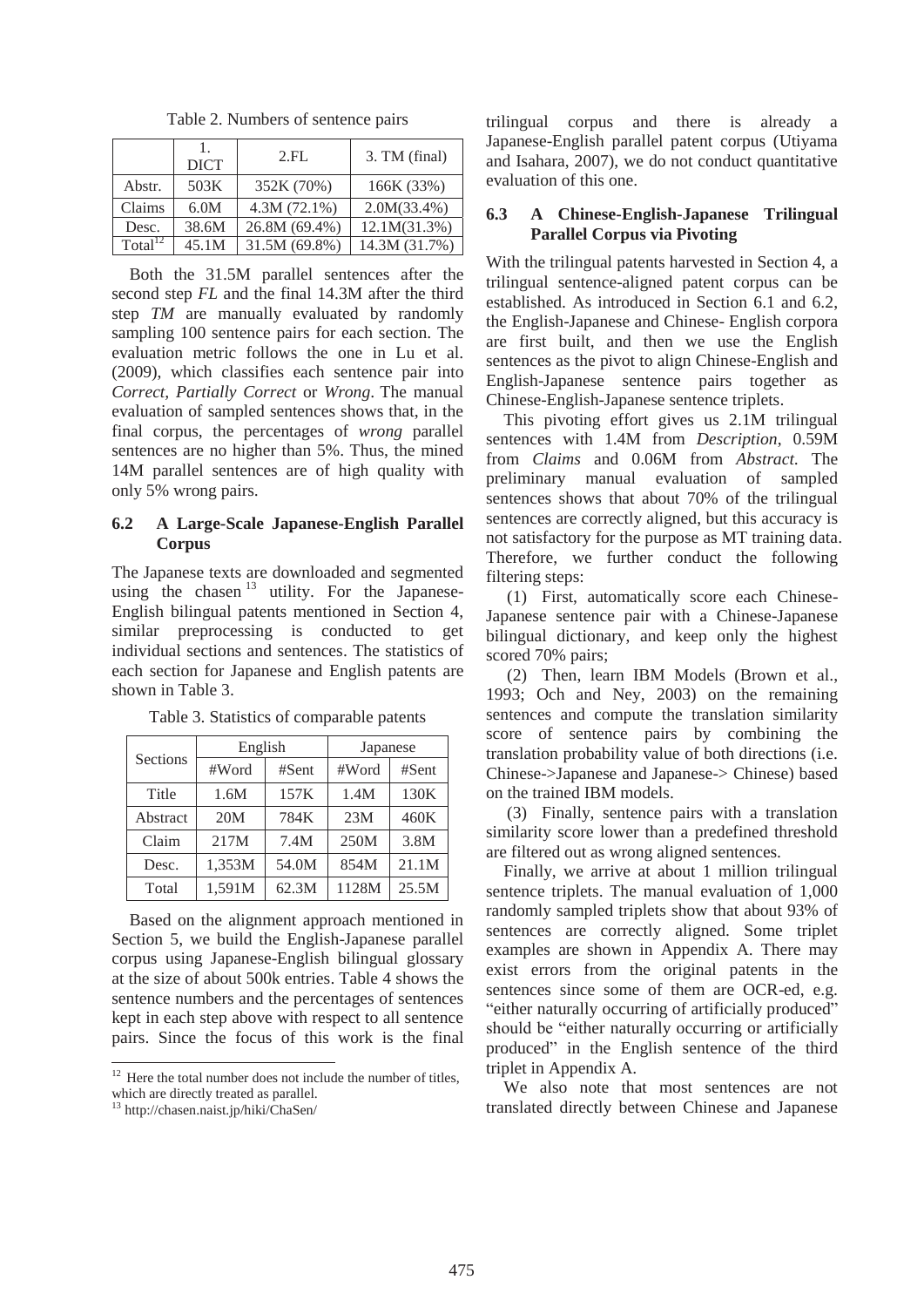|        | <b>RAW</b> | 1. DICT          | 2.FL           | 3. TM (Final) |
|--------|------------|------------------|----------------|---------------|
| Abstr. | 460K       | 130K (28.2%)     | 126K (27.4%)   | 125K (27.2%)  |
| Claims | 3.8M       | $3.3M(86.8\%)$   | $2.4M(63.2\%)$ | 2.1M(55.3%)   |
| Desc.  | 21.1M      | 6.7M(31.2%)      | $3M(14.2\%)$   | $2M(9.5\%)$   |
| Total  | 25.36M     | $10.13M(39.9\%)$ | 5.52M (21.8%)  | 4.23M(16.7%)  |

Table 4. Numbers of English-Japanese sentence pairs

but via English, and thus the translations between Chinese sentences and Japanese ones sometimes seem incomplete or non-native.

#### **6.4 Discussion on Augmenting the Trilingual Corpus**

We had attempted to directly align Chinese and Japanese sentences in the Chinese-Japanese bilingual patents at the beginning. However, the results obtained were not satisfactory partly because of the lack of a good Chinese-Japanese bilingual lexicon suitable for alignment purpose. The publicly available bilingual lexical resources obtained tend to provide detailed definitions and explanations for each term. Such elaborate information does not represent the translated terms in actual usage in the patent texts. As a result, sentences cannot be well aligned based on such resources.

Another possible direction is to make use of the Chinese-Japanese sentence pairs in the current trilingual corpus established to compile a Chinese-Japanese bilingual lexicon via bilingual term extraction (e.g. Kupiec, 1993; Ha et al., 2008; Lu and Tsou, 2009). After the new lexicon is built, we can directly align Chinese and Japanese sentences from scratch again, anticipating more bilingual sentences to be mined and aligned. In return, the new set of increased bilingual sentence pairs can contribute to more trilingual sentence triplets through pivoting. This creates a cycle of value-adding stages: trilingual sentences after pivoting -> bilingual terms -> more bilingual sentences -> more trilingual sentences through pivoting. This iterative approach may also be generalized to multilingual corpora involving even more languages, but the complexity and computation cost may grow soon.

# **7 Conclusion**

In this paper, we describe how a high-quality trilingual parallel corpus has been mined from comparable multilingual patents harvested from the Web. One million high-quality Chinese-English sentence pairs have been provided to the participants in the Patent MT evaluation at NTCIR-9, and more bilingual or even trilingual patent parallel corpora can be made publicly available to the research community.

Since there is considerable potential of constructing large-scale high-quality parallel corpora, based on the 1.8 million PCT patent applications and their corresponding national ones, for a wide variety of language pairs involving English, Chinese, Japanese, Korean, German, etc., we are continuing our work on cultivating even larger multilingual patent parallel corpora which may involve three languages and beyond.

# **Acknowledgements**

We wish to thank our colleagues, Dr. Kataoka Shin and Mr. Byron Wong, for their help on evaluating the sampled sentence pairs and triplets.

# **References**

- Fissaha Adafre, Sisay and Maarten de Rijke. 2006. Finding similar sentences across multiple languages in wikipedia. In *Proceedings of EACL*, pp. 62-69.
- Brown, Peter F., Jennifer C. Lai, and Robert L. Mercer. 1991. Aligning sentences in parallel corpora. In *Proceedings of ACL*. pp.169-176.
- Cao, Guihong, Jianfeng Gao and Jianyun Nie. 2007. A System to Mine Large-scale Bilingual Dictionaries from Monolingual Web Pages. In *Proceedings of MT Summit*. pp. 57-64.
- Chen, Stanley F. 1993. Aligning sentences in bilingual corpora using lexical information. In *Proceedings of ACL*. pp. 9-16.
- Fujii, Atsushi, Masao Utiyama, Mikio Yamamoto, and Takehito Utsuro. 2008. Overview of the patent translation task at the NTCIR-7 workshop. In *Proceedings of the NTCIR-7 Workshop*. pp. 389-400. Tokyo, Japan.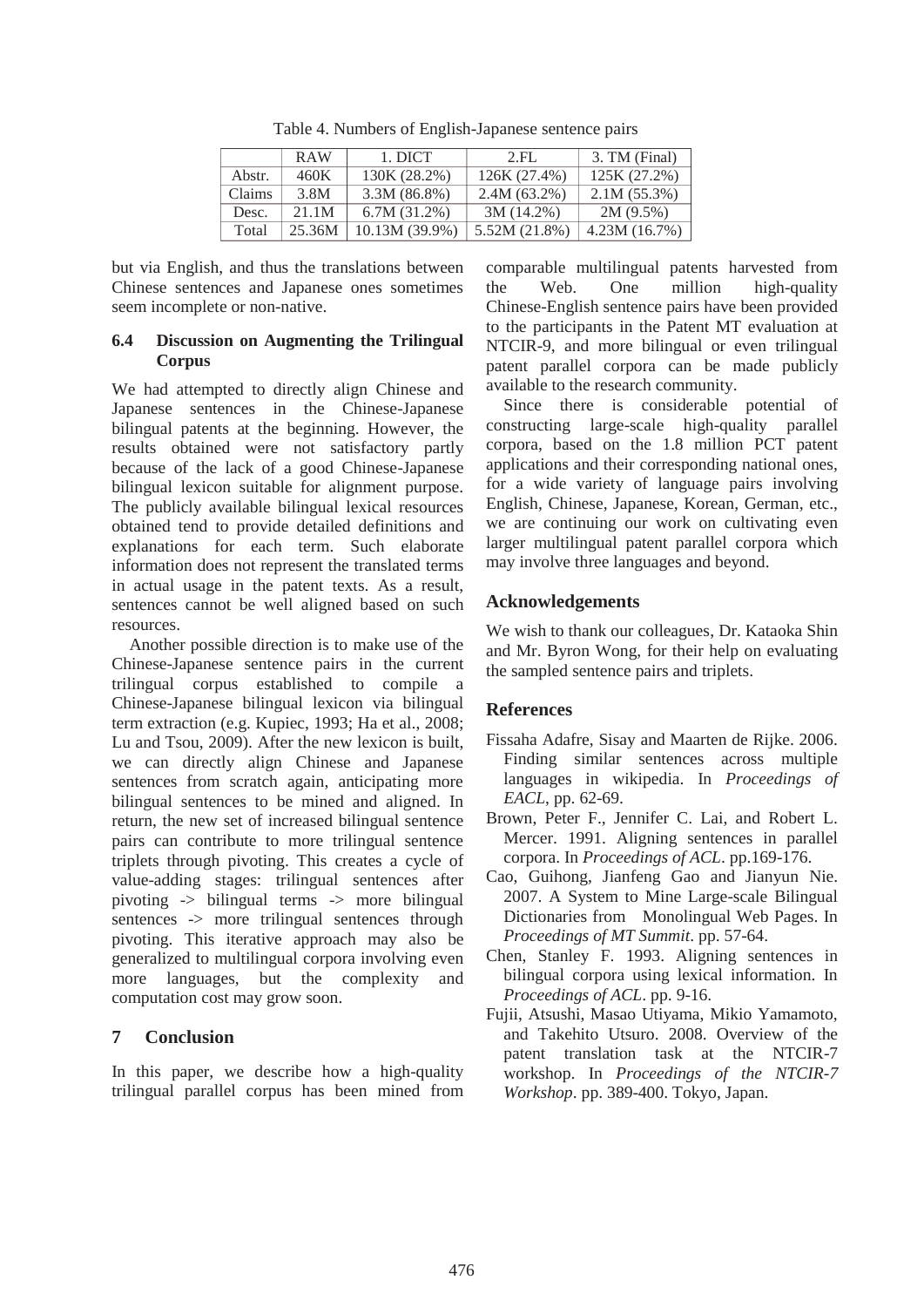- Gale, William A., and Kenneth W. Church. 1991. A program for aligning sentences in bilingual corpora. In *Proceedings of ACL.* pp.79-85.
- Ha, Le An, Gabriela Fernandez. Ruslan Mitkov. and Gloria Corpas. 2008. Mutual bilingual terminology extraction. In *Proceedings of the Sixth International Language Resources and Evaluation (LREC)*. pp. 1818-1824.Higuchi, Shigeto, Masatoshi Fukui, Atsushi Fujii, and Tetsuya Ishikawa. PRIME: A System for Multi-lingual Patent Retrieval. In *Proceedings of MT Summit VIII*, pp.163-167, 2001.
- Koehn, Philipp. 2005. Europarl: A parallel corpus for statistical machine translation. In *Proceedings of MT Summit X*.
- Koehn, Philipp, Hieu Hoang, Alexandra Birch, Chris Callison-Burch, et al. 2007. Moses: Open source toolkit for statistical machine translation. In *Proceedings of ACL Demo Session.* pp. 177-180.
- Kupiec, Julian. 1993. An algorithm for finding noun phrase correspondences in bilingual corpora. In *Proceedings of the 31st Annual Meeting of the Association for Computational Linguistics* (ACL).Lin, Dekang, Shaojun Zhao, Benjamin V. Durme and Marius Pasca. 2008. Mining Parenthetical Translations from the Web by Word Alignment. In *Proceedings of ACL-08*. pp. 994-1002.
- Jiang, Long, Shiquan Yang, Ming Zhou, Xiaohua Liu, and Qingsheng Zhu. 2009. Mining Bilingual Data from the Web with Adaptively Learnt Patterns. In *Proceedings of ACL-IJCNLP*. pp. 870-878.
- Lu, Bin and Benjamin K. Tsou. 2009. Towards Bilingual Term Extraction in Comparable Patents. In *Proceedings of the 23rd Pacific Asia Conference on Language, Information and Computation* (PACLIC'23).
- Lu, Bin, Benjamin K. Tsou, Jingbo Zhu, Tao Jiang, and Olivia Y. Kwong. 2009. The Construction of an English-Chinese Patent Parallel Corpus. *MT Summit XII 3rd Workshop on Patent Translation*.
- Lu, Bin, Benjamin K. Tsou, Tao Jiang, Oi Yee Kwong and Jingbo Zhu. 2010a. Mining Large-scale Parallel Corpora from Multilingual Patents: An English-Chinese example and its application to SMT. In *Proceedings of the 1st CIPS-SIGHAN Joint Conference on Chinese*

*Language Processing (CLP-2010)*. Beijing, China.

- Lu, Bin, Tao Jiang, Kapo Chow and Benjamin K. Tsou. 2010b. Building a Large English-Chinese Parallel Corpus from Comparable Patents and its Experimental Application to SMT. In *Proceedings of the Workshop on Building and Using Comparable Corpora*.
- Lu, Bin, Benjamin K. Tsou, Tao Jiang, Jingbo Zhu and Olivia Kwong. 2011. Mining Parallel Knowledge from Comparable Patents. In: *Ontology Learning and Knowledge Discovery Using the Web: Challenges and Recent Advances*. IGI Global.
- Ma, Xiaoyi. 2006. Champollion: A Robust Parallel Text Sentence Aligner. In *Proceedings of the 5th International Conference on Language Resources and Evaluation (LREC)*. Genova, Italy.
- Moore, Robert C. 2002. Fast and Accurate Sentence Alignment of Bilingual Corpora. In *Proceedings of AMTA.* pp.135-144.
- Munteanu, Dragos S., and Daniel Marcu. 2005. Improving Machine Translation Performance by Exploiting Non-parallel Corpora. *Computational Linguistics*, *31*(4), 477–504.
- Och, Franz J., and Hermann Ney. 2003. A systematic comparison of various statistical alignment models. *Computational Linguistics*, 29(1): 19-51.
- Smith, Jason R., Chris Quirk and Kristina Toutanova. 2010. Extracting Parallel Sentences from Comparable Corpora using Document Level Alignment. In *Proceedings of NAACL-HLT*. pp. 403-411.
- Simard, Michel, and Pierre Plamondon. 1998. Bilingual Sentence Alignment: Balancing Robustness and Accuracy. *Machine Translation*, *13*(1), 59-80.
- Tsou, Benjamin K., and Bin Lu. 2011. Automotive patents from mainland China and Taiwan: A preliminary exploration of terminological differentiation and content convergence. *World Patent Information*. (submitted)
- Utiyama, Masao, and Hitoshi Isahara. 2007. A Japanese-English patent parallel corpus. In *Proceeding of MT Summit XI*. pp. 475–482.
- Wu, Dekai, and Pascale Fung 2005. Inversion transduction grammar constraints for mining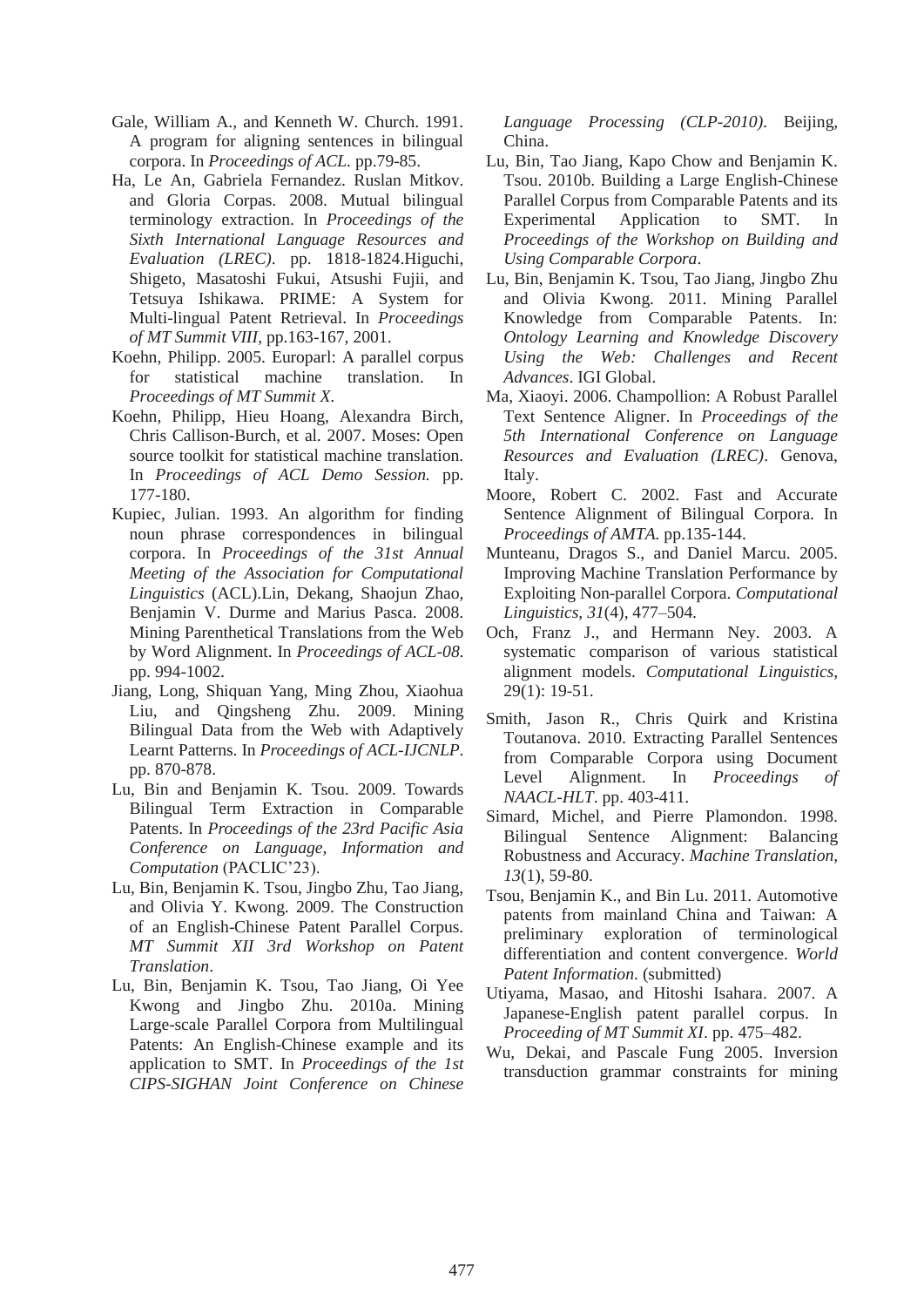parallel sentences from quasi-comparable corpora. In *Proceedings of IJCNLP2005*.

- Wu, Dekai, and Xuanyin Xia. 1994. Learning an English-Chinese lexicon from a parallel corpus, In *Proceedings of the First Conference of the Association for Machine Translation in the Americas*.
- Zhao, Bing, and Stephen Vogel. 2002. Adaptive Parallel Sentences Mining from Web Bilingual News Collection. In *Proceedings of Second IEEE International Conference on Data Mining (ICDM-02)*.

# **Appendix A. Chinese-English-Japanese Sentence Triplet Examples**

| <b>Patent Publication Numbers</b> |                      | Sentence Examples |                                                                                                                                                                                                                                                                                                                                        |                                                                                                                   |                                                                                                                                                                                  |
|-----------------------------------|----------------------|-------------------|----------------------------------------------------------------------------------------------------------------------------------------------------------------------------------------------------------------------------------------------------------------------------------------------------------------------------------------|-------------------------------------------------------------------------------------------------------------------|----------------------------------------------------------------------------------------------------------------------------------------------------------------------------------|
| <b>EN</b>                         | <b>CN</b>            | JP                | English                                                                                                                                                                                                                                                                                                                                | Chinese                                                                                                           | Japanese                                                                                                                                                                         |
| <b>WO00</b><br>00039              | <b>CN13</b><br>10585 | JP2000-<br>556633 | The present invention<br>relates to a process and<br>product for promoting<br>weight<br>in<br>loss<br>overweight dogs,<br>and<br>more particularly to a<br>for<br>process<br>supplementing a canine<br>diet with L-carnitine to<br>promote weight loss,<br>improve<br>body<br>composition,<br>and<br>enhance satiety in the<br>animal. | 本发明涉及用<br>于促进体重过<br>重的狗减重的<br>方法和产品,<br>更具体地,其<br>涉及补充带有<br>L-卡尼汀的犬<br>饮食以促进体<br>重降低、改善<br>身体构成并提<br>高动物的饱满<br>感。 | 本発明は、太り過ぎ<br>のイヌにおいて、体<br>重減少を促進する<br>方法、及び、産物、<br>及び、より具体的に<br>は、体重減少を促進<br>し、体の組成を改善<br>し、また、動物にお<br>いて飽満を増強す<br>るために、イヌの食<br>餌に L-カルニチン<br>を補足するための<br>方法に関連してい<br>$\delta$ . |
| WO00<br>00039                     | <b>CN13</b><br>10585 | JP2000-<br>556633 | order<br>that<br>the<br>In<br>invention may be more<br>readily<br>understood,<br>reference is made to the<br>following<br>example<br>intended to<br>which is<br>illustrate the invention,<br>but not limit the scope<br>thereof.                                                                                                       | 为了能够更容<br>易地理解本发<br>明,可以参考<br>下列实施例,<br>它们是为了说<br>明本发明,但<br>不限制其范<br>围。                                           | 本発明をさらに容<br>易に理解すること<br>ができるために、本<br>発明を説明するこ<br>とが意図されるが<br>その範囲を限定し<br>ない以下の実施例<br>に対して参照を示<br>す。                                                                              |